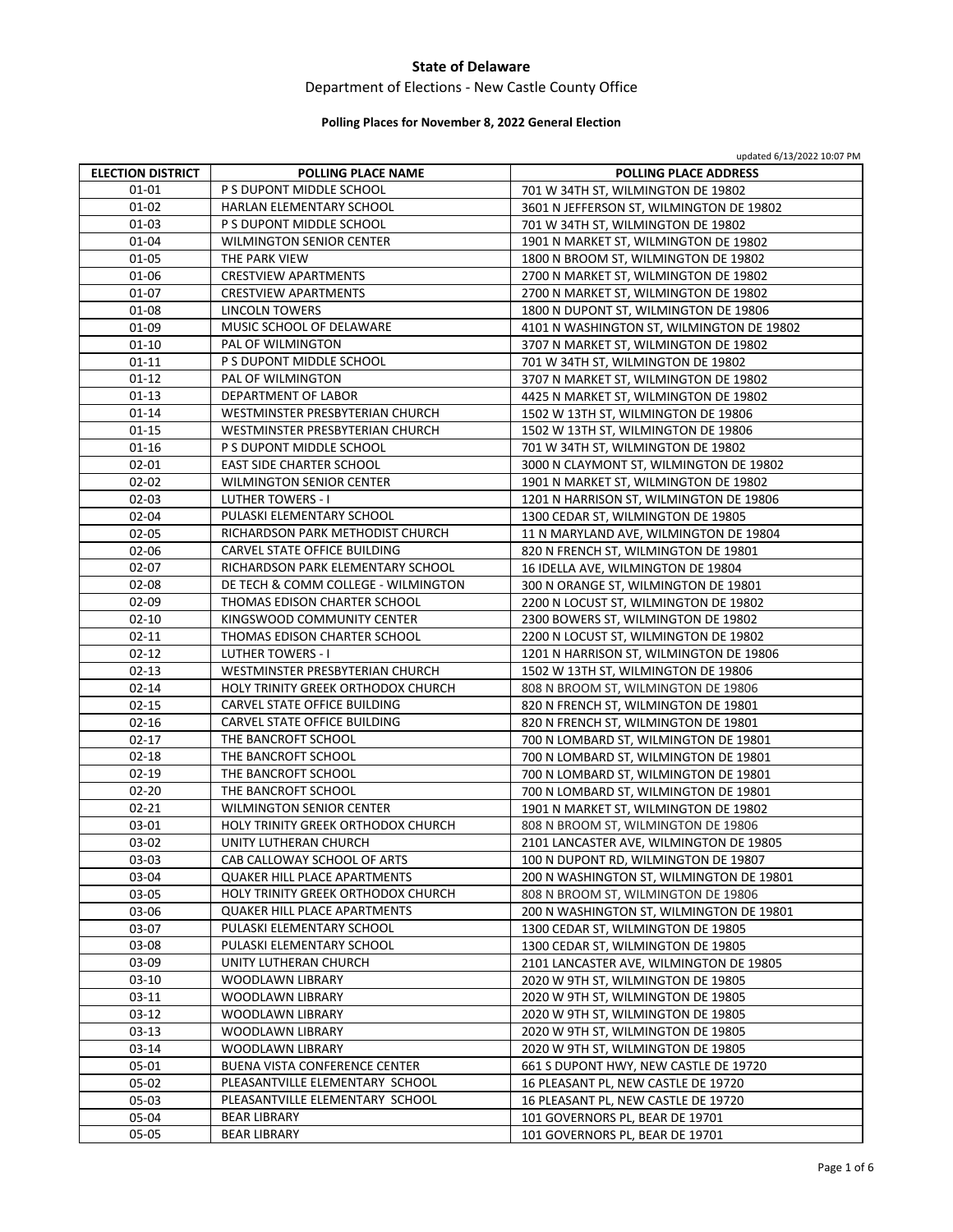# Department of Elections ‐ New Castle County Office

# **Polling Places for November 8, 2022 General Election**

updated 6/13/2022 10:07 PM

| 05-06     | LEASURE ELEMENTARY SCHOOL             | 1015 CHURCH RD, NEWARK DE 19702               |
|-----------|---------------------------------------|-----------------------------------------------|
| 05-07     | LEASURE ELEMENTARY SCHOOL             | 1015 CHURCH RD, NEWARK DE 19702               |
| 05-08     | <b>EDEN SUPPORT SERVICES</b>          | 925 BEAR CORBITT RD, BEAR DE 19701            |
| 05-09     | VICTORY CHRISTIAN FELLOWSHIP          | 100 WILTON BLVD, NEW CASTLE DE 19720          |
| $05-10$   | VICTORY CHRISTIAN FELLOWSHIP          | 100 WILTON BLVD, NEW CASTLE DE 19720          |
| $05 - 11$ | LEASURE ELEMENTARY SCHOOL             | 1015 CHURCH RD, NEWARK DE 19702               |
| 06-01     | MT PLEASANT HIGH SCHOOL               | 5201 N WASHINGTON ST EXT, WILMINGTON DE 19809 |
| 06-02     | LOMBARDY ELEMENTARY SCHOOL            | 412 FOULK RD, WILMINGTON DE 19803             |
| 06-03     | LOMBARDY ELEMENTARY SCHOOL            | 412 FOULK RD, WILMINGTON DE 19803             |
| 06-04     | HILLCREST-BELLEFONTE METHODIST CHURCH | 400 HILLCREST AVE, WILMINGTON DE 19809        |
| 06-05     | HILLCREST-BELLEFONTE METHODIST CHURCH | 400 HILLCREST AVE, WILMINGTON DE 19809        |
| 06-06     | MT PLEASANT ELEMENTARY SCHOOL         | 500 DUNCAN RD, WILMINGTON DE 19809            |
| 06-07     | MARY CAMPBELL CENTER                  | 4641 WELDIN RD, WILMINGTON DE 19803           |
| 06-08     | BRANDYWINE HUNDRED FIRE CO #1         | 1006 BRANDYWINE BLVD, WILMINGTON DE 19809     |
| 06-09     | CARRCROFT ELEMENTARY SCHOOL           | 503 CREST RD, WILMINGTON DE 19803             |
| 06-10     | BRANDYWINE HIGH SCHOOL                | 1400 FOULK RD, WILMINGTON DE 19803            |
| $06-11$   | LUTHERAN CHURCH OF THE GOOD SHEPHERD  | 1530 FOULK RD, WILMINGTON DE 19803            |
| 06-12     | EMMANUEL PRESBYTERIAN CHURCH          | 1006 WILSON RD, WILMINGTON DE 19803           |
| $06-13$   | MT PLEASANT HIGH SCHOOL               | 5201 N WASHINGTON ST EXT, WILMINGTON DE 19809 |
| 06-14     | DEPARTMENT OF LABOR                   | 4425 N MARKET ST, WILMINGTON DE 19802         |
| 06-15     | THE PARK VIEW                         | 1800 N BROOM ST, WILMINGTON DE 19802          |
| 07-01     | MAPLE LANE ELEMENTARY SCHOOL          | 100 MAPLE LN, CLAYMONT DE 19703               |
| 07-02     | MAPLE LANE ELEMENTARY SCHOOL          | 100 MAPLE LN, CLAYMONT DE 19703               |
| $07-03$   | FORWOOD ELEMENTARY SCHOOL             | 1900 WESTMINSTER DR, WILMINGTON DE 19810      |
| 07-04     | <b>CLAYMONT ELEMENTARY SCHOOL</b>     | 3401 GREEN ST, CLAYMONT DE 19703              |
| 07-05     | <b>GILD HALL - ARDEN CLUB</b>         | 2126 THE HIGHWAY, WILMINGTON DE 19810         |
| 07-06     | MAPLE LANE ELEMENTARY SCHOOL          | 100 MAPLE LN, CLAYMONT DE 19703               |
| 07-07     | <b>CLAYMONT BOYS &amp; GIRLS CLUB</b> | 500 DARLEY RD, CLAYMONT DE 19703              |
| 07-08     | RIVER CLUB APARTMENTS                 | 7807 GOVERNOR PRINTZ BLVD, CLAYMONT DE 19703  |
| 07-09     | MAPLE LANE ELEMENTARY SCHOOL          | 100 MAPLE LN, CLAYMONT DE 19703               |
| $07 - 10$ | RIVER CLUB APARTMENTS                 | 7807 GOVERNOR PRINTZ BLVD, CLAYMONT DE 19703  |
| $07-11$   | <b>CLAYMONT BOYS &amp; GIRLS CLUB</b> | 500 DARLEY RD, CLAYMONT DE 19703              |
| $07-12$   | <b>B'NAI B'RITH HOUSE</b>             | 8000 SOCIETY DR, CLAYMONT DE 19703            |
| 07-13     | GILD HALL - ARDEN CLUB                | 2126 THE HIGHWAY, WILMINGTON DE 19810         |
| 08-01     | CEDAR LANE ELEMENTARY SCHOOL          | 1259 CEDAR LANE RD, MIDDLETOWN DE 19709       |
| 08-02     | APPOQUINIMINK HIGH SCHOOL             | 1080 BUNKER HILL RD, MIDDLETOWN DE 19709      |
| 08-03     | APPOQUINIMINK LIBRARY                 | 204 E MAIN ST, MIDDLETOWN DE 19709            |
| 08-04     | REDDING MIDDLE SCHOOL                 | 201 NEW ST, MIDDLETOWN DE 19709               |
| 08-05     | MIDDLETOWN HIGH SCHOOL                | 120 SILVER LAKE RD, MIDDLETOWN DE 19709       |
| 08-06     | SILVER LAKE ELEMENTARY SCHOOL         | 200 E COCHRAN ST, MIDDLETOWN DE 19709         |
| 08-07     | MOT CHARTER HIGH SCHOOL               | 1275 CEDAR LANE RD, MIDDLETOWN DE 19709       |
| 08-08     | BUNKER HILL ELEMENTARY SCHOOL         | 1070 BUNKER HILL RD, MIDDLETOWN DE 19709      |
| 08-09     | <b>BRICK MILL ELEMENTARY SCHOOL</b>   | 378 BRICK MILL RD, MIDDLETOWN DE 19709        |
| 08-10     | BRICK MILL ELEMENTARY SCHOOL          | 378 BRICK MILL RD, MIDDLETOWN DE 19709        |
| 08-11     | APPOQUINIMINK HIGH SCHOOL             | 1080 BUNKER HILL RD, MIDDLETOWN DE 19709      |
| 09-01     | PORT PENN FIRE COMPANY                | 26 W MARKET ST, PORT PENN DE 19731            |
| 09-02     | OLD STATE ELEMENTARY SCHOOL           | 580 TONY MARCHIO DR, TOWNSEND DE 19734        |
| 09-03     | SPRING MEADOW EARLY CHILD CENTER      | 611 CAMPUS DR, TOWNSEND DE 19734              |
| 09-04     | MARION PROFFITT TRAINING CENTER       | 118 S SIXTH ST, ODESSA DE 19730               |
| 09-05     | CROSSROADS PRESBYTERIAN CHURCH        | 627 VANCE NECK RD, MIDDLETOWN DE 19709        |
| 09-06     | LOREWOOD GROVE ELEMENTARY SCHOOL      | 820 MAPLETON AVE, MIDDLETOWN DE 19709         |
| 09-07     | MIDDLETOWN HIGH SCHOOL                | 120 SILVER LAKE RD, MIDDLETOWN DE 19709       |
| 09-08     | ST GEORGES TECHNICAL HIGH SCHOOL      | 555 HYETTS CORNER RD, MIDDLETOWN DE 19709     |
| 09-09     | <b>BLACKBIRD COMMUNITY CENTER</b>     | 120 BLACKBIRD FOREST RD, TOWNSEND DE 19734    |
| 09-10     | TOWNSEND FIRE HALL                    | 107 MAIN ST, TOWNSEND DE 19734                |
| 09-11     | CROSSROADS PRESBYTERIAN CHURCH        | 627 VANCE NECK RD, MIDDLETOWN DE 19709        |
| $09-12$   | WATERS MIDDLE SCHOOL                  | 1235 CEDAR LANE RD, MIDDLETOWN DE 19709       |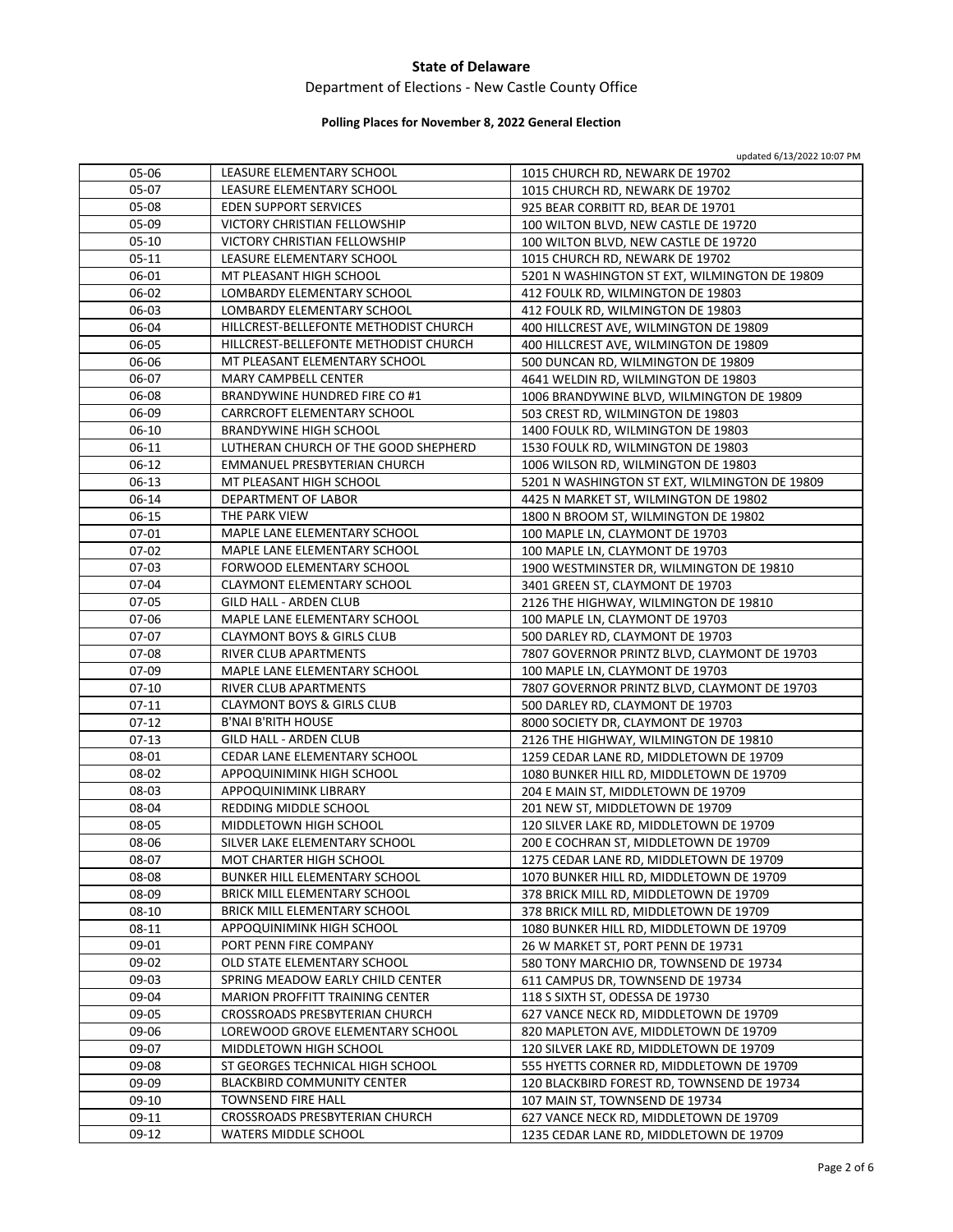## Department of Elections ‐ New Castle County Office

# **Polling Places for November 8, 2022 General Election**

|                |                                                               | updated 6/13/2022 10:07 PM                                                     |
|----------------|---------------------------------------------------------------|--------------------------------------------------------------------------------|
| 09-13          | ST GEORGES TECHNICAL HIGH SCHOOL                              | 555 HYETTS CORNER RD, MIDDLETOWN DE 19709                                      |
| 10-01          | <b>CONCORD HIGH SCHOOL</b>                                    | 2501 EBRIGHT RD, WILMINGTON DE 19810                                           |
| 10-02          | <b>SHIPLEY MANOR</b>                                          | 2723 SHIPLEY RD, WILMINGTON DE 19810                                           |
| 10-03          | LANCASHIRE ELEMENTARY SCHOOL                                  | 2000 NAAMANS RD, WILMINGTON DE 19810                                           |
| 10-04          | TALLEY MIDDLE SCHOOL                                          | 1110 CYPRESS RD, WILMINGTON DE 19810                                           |
| 10-05          | HANBY ELEMENTARY SCHOOL                                       | 2523 BERWYN RD, WILMINGTON DE 19810                                            |
| 10-06          | <b>CONCORD HIGH SCHOOL</b>                                    | 2501 EBRIGHT RD, WILMINGTON DE 19810                                           |
| 10-07          | HANBY ELEMENTARY SCHOOL                                       | 2523 BERWYN RD, WILMINGTON DE 19810                                            |
| 10-08          | BRANDYWINE TOWN CTR COMMUNITY CTR                             | 4050 BRANDYWINE PKWY, WILMINGTON DE 19803                                      |
| 10-09          | LANCASHIRE ELEMENTARY SCHOOL                                  | 2000 NAAMANS RD, WILMINGTON DE 19810                                           |
| $10 - 10$      | FORWOOD ELEMENTARY SCHOOL                                     | 1900 WESTMINSTER DR, WILMINGTON DE 19810                                       |
| $10 - 11$      | FORWOOD ELEMENTARY SCHOOL                                     | 1900 WESTMINSTER DR, WILMINGTON DE 19810                                       |
| $10 - 12$      | TALLEY MIDDLE SCHOOL                                          | 1110 CYPRESS RD, WILMINGTON DE 19810                                           |
| 11-01          | TOWNSEND ELEMENTARY SCHOOL                                    | 126 MAIN ST, TOWNSEND DE 19734                                                 |
| 11-02          | TOWNSEND ELEMENTARY SCHOOL                                    | 126 MAIN ST, TOWNSEND DE 19734                                                 |
| 11-03          | IMMANUEL UNITED METHODIST CHURCH                              | 209 MAIN ST, TOWNSEND DE 19734                                                 |
| 11-04          | <b>BLACKBIRD COMMUNITY CENTER</b>                             | 120 BLACKBIRD FOREST RD, TOWNSEND DE 19734                                     |
| 12-01          | <b>CONCORD PRESBYTERIAN CHURCH</b>                            | 1800 FAIRFAX BLVD, WILMINGTON DE 19803                                         |
| 12-02          | ALDERSGATE METHODIST CHURCH                                   | 2313 CONCORD PIKE, WILMINGTON DE 19803                                         |
| 12-03          | SPRINGER MIDDLE SCHOOL                                        | 2220 SHIPLEY RD, WILMINGTON, DE 19803                                          |
| 12-04          | <b>TATNALL SCHOOL</b>                                         | 1501 BARLEY MILL RD, WILMINGTON DE 19807                                       |
| 12-05          | FIRST UNITARIAN CHURCH                                        | 730 HALSTEAD RD, WILMINGTON DE 19803                                           |
| 12-06          | LOWER BRANDYWINE PRESBYTERIAN CHURCH                          | 101 OLD KENNETT RD, WILMINGTON DE 19807                                        |
| 12-07          | <b>TATNALL SCHOOL</b>                                         | 1501 BARLEY MILL RD, WILMINGTON DE 19807                                       |
| 12-08          | IMMANUEL CHURCH HIGHLANDS                                     | 2400 W 17TH ST, WILMINGTON DE 19807                                            |
| 12-09          | A I DUPONT HIGH SCHOOL                                        | 50 HILLSIDE RD, WILMINGTON DE 19807                                            |
| 12-10          | H B DUPONT MIDDLE SCHOOL                                      | 735 MEETING HOUSE RD, HOCKESSIN DE 19707                                       |
| 12-11          | LOWER BRANDYWINE PRESBYTERIAN CHURCH                          | 101 OLD KENNETT RD, WILMINGTON DE 19807                                        |
| $12 - 12$      | IMMANUEL CHURCH HIGHLANDS                                     | 2400 W 17TH ST, WILMINGTON DE 19807                                            |
| 12-13          | <b>TATNALL SCHOOL</b>                                         | 1501 BARLEY MILL RD, WILMINGTON DE 19807                                       |
| 12-14          | MT LEBANON METHODIST CHURCH                                   | 850 MT LEBANON RD, WILMINGTON DE 19803                                         |
| $12 - 15$      | DELAWARE ART MUSEUM                                           | 2301 KENTMERE PKWY, WILMINGTON DE 19806                                        |
| 12-16          | IMMANUEL CHURCH HIGHLANDS                                     | 2400 W 17TH ST, WILMINGTON DE 19807                                            |
| 12-17          | HIGHLANDS ELEMENTARY SCHOOL                                   | 2100 GILPIN AVE, WILMINGTON DE 19806                                           |
| 13-01          | <b>BALTZ ELEMENTARY SCHOOL</b>                                | 1500 SPRUCE AVE, WILMINGTON DE 19805                                           |
| 13-02          | <b>MARBROOK ELEMENTARY SCHOOL</b>                             | 2101 CENTERVILLE RD, WILMINGTON DE 19808                                       |
| 13-03          | <b>DOUGLASS SCHOOL</b>                                        | 1800 PROSPECT RD, WILMINGTON DE 19805                                          |
| 13-04          | <b>CONRAD SCHOOLS OF SCIENCE</b>                              | 201 JACKSON AVE, WILMINGTON DE 19804                                           |
| 13-05          | RICHARDSON PARK METHODIST CHURCH                              | 11 N MARYLAND AVE, WILMINGTON DE 19804                                         |
| 13-06          |                                                               | 115 E MARKET ST, WILMINGTON DE 19804                                           |
|                | PENIEL UNITED METHODIST CHURCH<br>CAB CALLOWAY SCHOOL OF ARTS |                                                                                |
| 13-07<br>13-08 |                                                               | 100 N DUPONT RD, WILMINGTON DE 19807                                           |
| 13-09          | ELSMERE FIRE HALL<br>ELSMERE TOWN HALL                        | 1107 KIRKWOOD HWY, WILMINGTON DE 19805<br>11 POPLAR AVE, WILMINGTON DE 19805   |
| 13-10          |                                                               |                                                                                |
|                | ELSMERE TOWN HALL                                             | 11 POPLAR AVE, WILMINGTON DE 19805                                             |
| 13-11          | DOUGLASS SCHOOL<br>DOUGLASS SCHOOL                            | 1800 PROSPECT RD, WILMINGTON DE 19805<br>1800 PROSPECT RD, WILMINGTON DE 19805 |
| 13-12          |                                                               |                                                                                |
| 13-13          | <b>BALTZ ELEMENTARY SCHOOL</b>                                | 1500 SPRUCE AVE, WILMINGTON DE 19805                                           |
| 13-14          | ST CATHERINE OF SIENA CHURCH                                  | 2501 CENTERVILLE RD, WILMINGTON DE 19808                                       |
| 13-15          | DOUGLASS SCHOOL                                               | 1800 PROSPECT RD, WILMINGTON DE 19805                                          |
| 15-01<br>15-02 | SOUTHERN ELEMENTARY SCHOOL                                    | 795 COX NECK RD, NEW CASTLE DE 19720                                           |
|                | WILBUR ELEMENTARY SCHOOL                                      | 4050 WRANGLE HILL RD, BEAR DE 19701                                            |
| 15-03          | WILBUR ELEMENTARY SCHOOL                                      | 4050 WRANGLE HILL RD, BEAR DE 19701                                            |
| 15-04          | RED LION UNITED METHODIST CHURCH                              | 1545 CHURCH RD, BEAR DE 19701                                                  |
| 15-05          | RED LION UNITED METHODIST CHURCH                              | 1545 CHURCH RD, BEAR DE 19701                                                  |
| 15-06          | KEENE ELEMENTARY SCHOOL                                       | 200 CPL STEPHEN J BALLARD WAY, NEWARK DE 19702                                 |
| 15-07          | WILBUR ELEMENTARY SCHOOL                                      | 4050 WRANGLE HILL RD, BEAR DE 19701                                            |
| 15-08          | LEASURE ELEMENTARY SCHOOL                                     | 1015 CHURCH RD, NEWARK DE 19702                                                |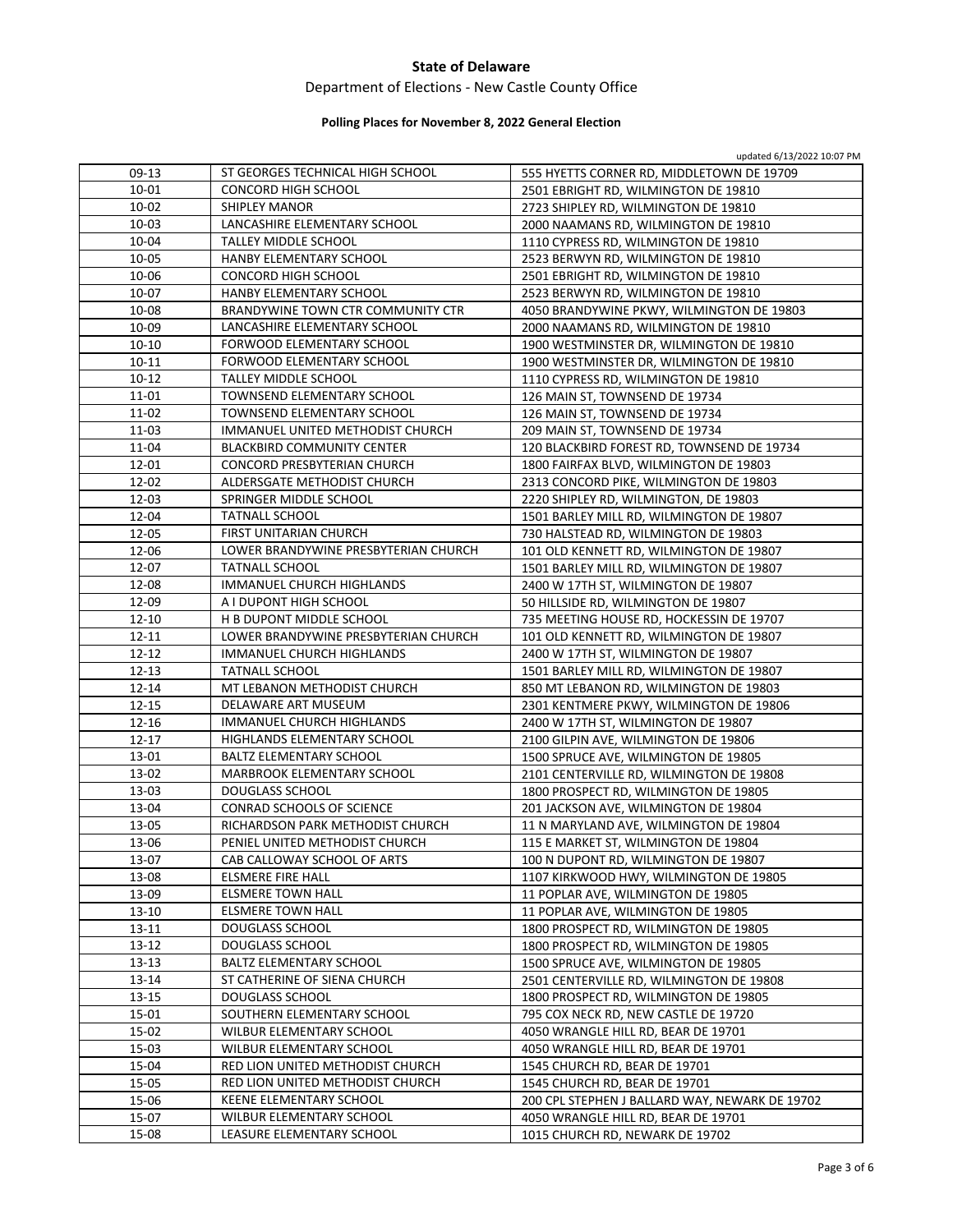# Department of Elections ‐ New Castle County Office

# **Polling Places for November 8, 2022 General Election**

updated 6/13/2022 10:07 PM

| 15-09     | GOOD SHEPHERD BAPTIST CHURCH                                      | 2274 PORTER RD, BEAR DE 19701                                                 |
|-----------|-------------------------------------------------------------------|-------------------------------------------------------------------------------|
| 15-10     | <b>OBERLE ELEMENTARY SCHOOL</b>                                   | 500 CALEDONIA WAY, BEAR DE 19701                                              |
| 15-11     | OBERLE ELEMENTARY SCHOOL                                          | 500 CALEDONIA WAY, BEAR DE 19701                                              |
| 16-01     | EISENBERG ELEMENTARY SCHOOL                                       | 27 LANDERS LN, NEW CASTLE DE 19720                                            |
| 16-02     | RTE 9 LIBRARY & INNOVATION CENTER                                 | 3022 NEW CASTLE AVE, NEW CASTLE DE 19720                                      |
| 16-03     | DE LA WARR COMMUNITY CENTER                                       | 500 ROGERS RD, NEW CASTLE DE 19720                                            |
| 16-04     | MINQUADALE FIRE COMPANY                                           | 129 E HAZELDELL AVE, NEW CASTLE DE 19720                                      |
| 16-05     | MCCULLOUGH MIDDLE SCHOOL                                          | 20 CHASE AVE, NEW CASTLE DE 19720                                             |
| 16-06     | NEIGHBORHOOD HOUSE                                                | 1218 B ST, WILMINGTON DE 19801                                                |
| 16-07     | CASTLE HILLS ELEMENTARY SCHOOL                                    | 502 MOORES LN, NEW CASTLE DE 19720                                            |
| 16-08     | CASTLE HILLS ELEMENTARY SCHOOL                                    | 502 MOORES LN, NEW CASTLE DE 19720                                            |
| 16-09     | NEW CASTLE SENIOR CENTER                                          | 400 SOUTH ST, NEW CASTLE DE 19720                                             |
| 16-10     | WILLIAM PENN HIGH SCHOOL                                          | 713 E BASIN RD, NEW CASTLE DE 19720                                           |
| $16 - 11$ | NEW CASTLE UNITED METHODIST CHURCH                                | 510 DELAWARE ST, NEW CASTLE DE 19720                                          |
| 16-12     | NEW CASTLE UNITED METHODIST CHURCH                                | 510 DELAWARE ST, NEW CASTLE DE 19720                                          |
| 16-13     | MINQUADALE FIRE COMPANY                                           | 129 E HAZELDELL AVE, NEW CASTLE DE 19720                                      |
| 17-01     | SOUTHERN ELEMENTARY SCHOOL                                        | 795 COX NECK RD, NEW CASTLE DE 19720                                          |
| 17-02     | <b>BUENA VISTA CONFERENCE CENTER</b>                              | 661 S DUPONT HWY, NEW CASTLE DE 19720                                         |
| 17-03     | <b>NUR SHRINERS (NUR TEMPLE)</b>                                  | 198 S DUPONT HWY, NEW CASTLE DE 19720                                         |
| 17-04     | NEW CASTLE SENIOR CENTER                                          | 400 SOUTH ST, NEW CASTLE DE 19720                                             |
| 17-05     | <b>READ MIDDLE SCHOOL</b>                                         | 314 E BASIN RD, NEW CASTLE DE 19720                                           |
| 17-06     | DE TECH & COMM COLLEGE-STANTON                                    | 400 STANTON CHRISTIANA RD, NEWARK DE 19713                                    |
| 17-07     | HOWARD WESTON SENIOR CENTER                                       | 1 BASSETT AVE, NEW CASTLE DE 19720                                            |
| 17-08     | WILLIAM PENN HIGH SCHOOL                                          | 713 E BASIN RD, NEW CASTLE DE 19720                                           |
| 17-09     | WILMINGTON MANOR ELEMENTARY SCHOOL                                | 200 E ROOSEVELT AVE, NEW CASTLE DE 19720                                      |
| $17 - 10$ | <b>HOWARD WESTON SENIOR CENTER</b>                                | 1 BASSETT AVE, NEW CASTLE DE 19720                                            |
| $17 - 11$ | <b>CONNER BUILDING</b>                                            | 187A OLD CHURCHMANS RD, NEW CASTLE DE 19720                                   |
| 17-12     | PLEASANTVILLE ELEMENTARY SCHOOL                                   | 16 PLEASANT PL, NEW CASTLE DE 19720                                           |
| 17-13     | PLEASANTVILLE ELEMENTARY SCHOOL                                   | 16 PLEASANT PL, NEW CASTLE DE 19720                                           |
| $17 - 14$ | PENIEL UNITED METHODIST CHURCH                                    | 115 E MARKET ST, WILMINGTON DE 19804                                          |
| 18-01     | <b>GALLAHER ELEMENTARY SCHOOL</b>                                 | 800 N BROWNLEAF RD, NEWARK DE 19713                                           |
| 18-02     | DE TECH & COMM COLLEGE-STANTON                                    | 400 STANTON CHRISTIANA RD, NEWARK DE 19713                                    |
| 18-03     | <b>BEAR LIBRARY</b>                                               | 101 GOVERNORS PL, BEAR DE 19701                                               |
| 18-04     | UNION UNITED METHODIST CHURCH                                     | 345 SCHOOL BELL RD, BEAR DE 19701                                             |
| 18-05     | FOREST OAK ELEMENTARY SCHOOL                                      | 55 S MEADOWOOD DR, NEWARK DE 19711                                            |
| 18-06     | DEL DOT CANAL DISTRICT                                            | 250 BEAR CHRISTIANA RD, BEAR DE 19701                                         |
| 18-07     | <b>GALLAHER ELEMENTARY SCHOOL</b>                                 | 800 N BROWNLEAF RD, NEWARK DE 19713                                           |
| 18-08     | DEL DOT CANAL DISTRICT                                            |                                                                               |
| 18-09     | UNION UNITED METHODIST CHURCH                                     | 250 BEAR CHRISTIANA RD, BEAR DE 19701<br>345 SCHOOL BELL RD, BEAR DE 19701    |
| 19-01     | DELCASTLE TECHNICAL HIGH SCHOOL                                   | 1417 NEWPORT RD, WILMINGTON DE 19804                                          |
| 19-02     | PENIEL UNITED METHODIST CHURCH                                    |                                                                               |
| 19-03     |                                                                   | 115 E MARKET ST, WILMINGTON DE 19804                                          |
| 19-04     | BRANDYWINE SPRINGS SCHOOL<br>DELAWARE STATE UNIVERSITY-WILMINGTON | 2916 DUNCAN RD, WILMINGTON DE 19808<br>3931 KIRKWOOD HWY, WILMINGTON DE 19808 |
| 19-05     |                                                                   |                                                                               |
|           | ST JAMES CHURCH PARISH HOUSE                                      | 2106 ST JAMES CHURCH RD, WILMINGTON DE 19808                                  |
| 19-06     | ST MARKS UNITED METHODIST CHURCH                                  | 1700 LIMESTONE RD, WILMINGTON DE 19804                                        |
| 19-07     | STANTON MIDDLE SCHOOL                                             | 1800 LIMESTONE RD, WILMINGTON DE 19804                                        |
| 19-08     | MILL CREEK FIRE COMPANY                                           | 3900 KIRKWOOD HWY, WILMINGTON DE 19808                                        |
| 19-09     | MARBROOK ELEMENTARY SCHOOL                                        | 2101 CENTERVILLE RD, WILMINGTON DE 19808                                      |
| 19-10     | STANTON MIDDLE SCHOOL                                             | 1800 LIMESTONE RD, WILMINGTON DE 19804                                        |
| 19-11     | ST JAMES CHURCH PARISH HOUSE                                      | 2106 ST JAMES CHURCH RD, WILMINGTON DE 19808                                  |
| 19-12     | DELCASTLE TECHNICAL HIGH SCHOOL                                   | 1417 NEWPORT RD, WILMINGTON DE 19804                                          |
| 19-13     | ST CATHERINE OF SIENA CHURCH                                      | 2501 CENTERVILLE RD, WILMINGTON DE 19808                                      |
| 21-01     | LINDEN HILL ELEMENTARY SCHOOL                                     | 3415 SKYLINE DR, WILMINGTON DE 19808                                          |
| 21-02     | FOREST OAK ELEMENTARY SCHOOL                                      | 55 S MEADOWOOD DR, NEWARK DE 19711                                            |
| 21-03     | DICKINSON HIGH SCHOOL                                             | 1801 MILLTOWN RD, WILMINGTON DE 19808                                         |
| 21-04     | WILSON ELEMENTARY SCHOOL                                          | 14 FORGE RD, NEWARK DE 19711                                                  |
| 21-05     | SKYLINE MIDDLE SCHOOL                                             | 2900 SKYLINE DR, WILMINGTON DE 19808                                          |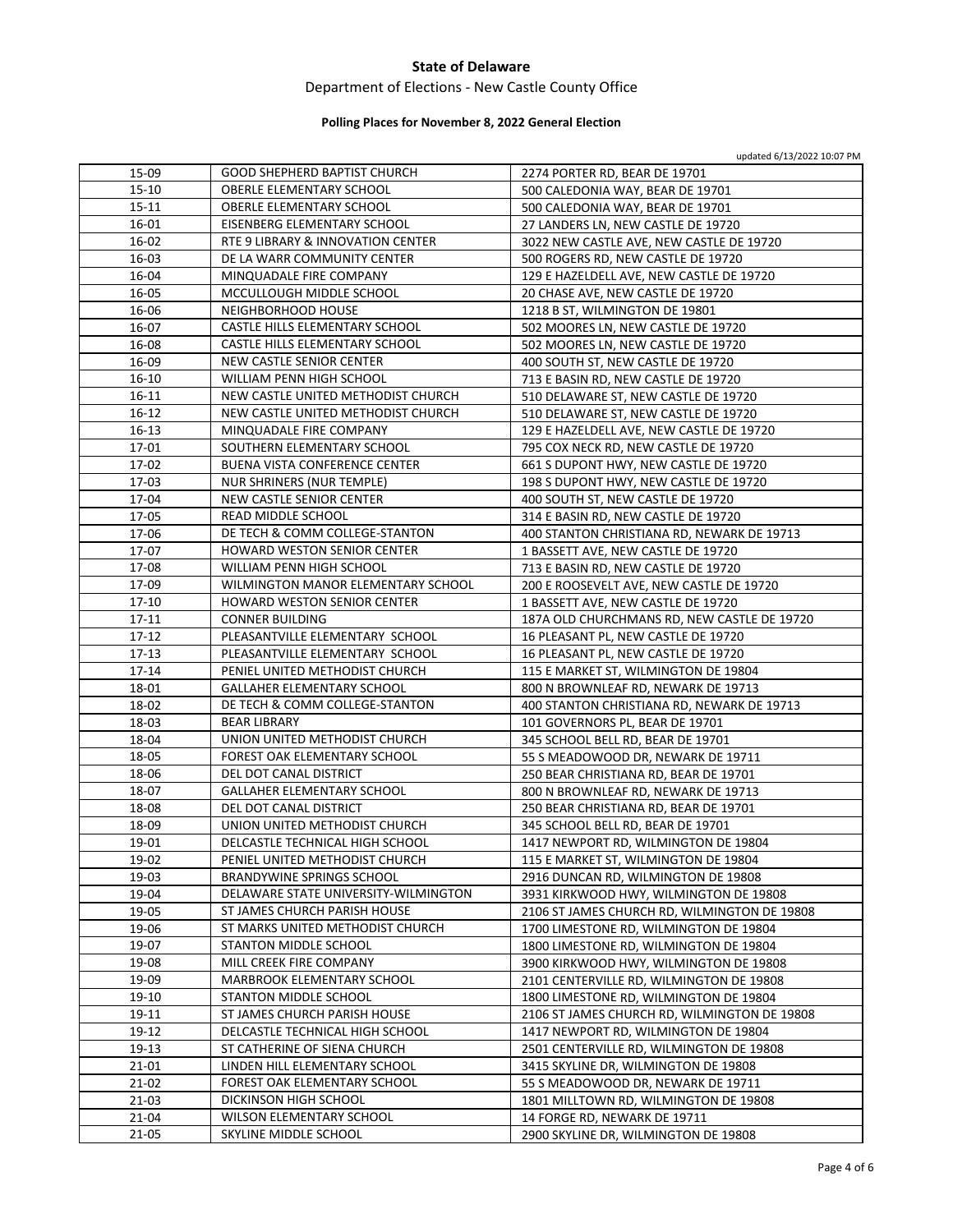# Department of Elections ‐ New Castle County Office

# **Polling Places for November 8, 2022 General Election**

updated 6/13/2022 10:07 PM

| 21-06     | SKYLINE MIDDLE SCHOOL                 | 2900 SKYLINE DR, WILMINGTON DE 19808         |
|-----------|---------------------------------------|----------------------------------------------|
| 21-07     | <b>WILSON ELEMENTARY SCHOOL</b>       | 14 FORGE RD, NEWARK DE 19711                 |
| $21 - 08$ | WILSON ELEMENTARY SCHOOL              | 14 FORGE RD, NEWARK DE 19711                 |
| 21-09     | DICKINSON HIGH SCHOOL                 | 1801 MILLTOWN RD, WILMINGTON DE 19808        |
| $21 - 10$ | LIMESTONE PRESBYTERIAN CHURCH         | 3201 LIMESTONE RD, WILMINGTON DE 19808       |
| $21 - 11$ | SHUE-MEDILL MIDDLE SCHOOL             | 1500 CAPITOL TRL, NEWARK DE 19711            |
| $21 - 12$ | EBENEZER METHODIST CHURCH             | 525 POLLY DRUMMOND HILL RD, NEWARK DE 19711  |
| $21 - 13$ | LINDEN HILL ELEMENTARY SCHOOL         | 3415 SKYLINE DR, WILMINGTON DE 19808         |
| $21 - 14$ | DICKINSON HIGH SCHOOL                 | 1801 MILLTOWN RD, WILMINGTON DE 19808        |
| $21 - 15$ | ST JAMES CHURCH PARISH HOUSE          | 2106 ST JAMES CHURCH RD, WILMINGTON DE 19808 |
| $22 - 01$ | NORTH STAR ELEMENTARY SCHOOL          | 1340 LITTLE BALTIMORE RD, HOCKESSIN DE 19707 |
| $22 - 02$ | <b>HOCKESSIN FIRE COMPANY</b>         | 1225 OLD LANCASTER PIKE, HOCKESSIN DE 19707  |
| $22 - 03$ | <b>HOCKESSIN LIBRARY</b>              | 1023 VALLEY RD, HOCKESSIN DE 19707           |
| $22 - 04$ | <b>HOCKESSIN LIBRARY</b>              | 1023 VALLEY RD, HOCKESSIN DE 19707           |
| $22 - 05$ | NORTH STAR ELEMENTARY SCHOOL          | 1340 LITTLE BALTIMORE RD, HOCKESSIN DE 19707 |
| 22-06     | ST PHILIP'S LUTHERAN CHURCH           | 5320 LIMESTONE RD, WILMINGTON DE 19808       |
| 22-07     | ACTIVITY CENTER AT HOCKESSIN PAL      | 7259 LANCASTER PIKE, HOCKESSIN DE 19707      |
| $22 - 08$ | <b>COOKE ELEMENTARY SCHOOL</b>        | 2025 GRAVES RD, HOCKESSIN DE 19707           |
| 22-09     | <b>COOKE ELEMENTARY SCHOOL</b>        | 2025 GRAVES RD, HOCKESSIN DE 19707           |
| $22 - 10$ | ST PHILIP'S LUTHERAN CHURCH           | 5320 LIMESTONE RD, WILMINGTON DE 19808       |
| $22 - 11$ | MCKEAN HIGH SCHOOL                    | 301 MCKENNANS CHURCH RD, WILMINGTON DE 19808 |
| $22 - 12$ | ACTIVITY CENTER AT HOCKESSIN PAL      | 7259 LANCASTER PIKE, HOCKESSIN DE 19707      |
| $22 - 13$ | MCKEAN HIGH SCHOOL                    | 301 MCKENNANS CHURCH RD, WILMINGTON DE 19808 |
| 23-01     | <b>MAIN TOWERS</b>                    | 330 E MAIN ST, NEWARK DE 19711               |
| 23-02     | FIRST PRESBYTERIAN CHURCH             | 292 W MAIN ST, NEWARK DE 19711               |
| $23-03$   | DOWNES ELEMENTARY SCHOOL              | 220 CASHO MILL RD, NEWARK DE 19711           |
| 23-04     | DOWNES ELEMENTARY SCHOOL              | 220 CASHO MILL RD, NEWARK DE 19711           |
| 23-05     | WEST PARK PLACE ELEMENTARY SCHOOL     | 193 WEST PARK PL, NEWARK DE 19711            |
| 23-06     | MACLARY ELEMENTARY SCHOOL             | 300 ST REGIS DR, NEWARK DE 19711             |
| 23-07     | MACLARY ELEMENTARY SCHOOL             | 300 ST REGIS DR, NEWARK DE 19711             |
| 23-08     | <b>GEORGE WILSON COMMUNITY CENTER</b> | 303 NEW LONDON RD, NEWARK DE 19711           |
| 23-09     | MACLARY ELEMENTARY SCHOOL             | 300 ST REGIS DR, NEWARK DE 19711             |
| $23 - 10$ | WEST PARK PLACE ELEMENTARY SCHOOL     | 193 WEST PARK PL, NEWARK DE 19711            |
| $23 - 11$ | UNITARIAN UNIVERSALIST/MILLCREEK      | 579 POLLY DRUMMOND HILL RD, NEWARK DE 19711  |
| $23 - 12$ | EBENEZER METHODIST CHURCH             | 525 POLLY DRUMMOND HILL RD, NEWARK DE 19711  |
| 24-01     | GAUGER-COBBS MIDDLE SCHOOL            | 50 GENDER RD, NEWARK DE 19713                |
| 24-02     | GAUGER-COBBS MIDDLE SCHOOL            | 50 GENDER RD, NEWARK DE 19713                |
| 24-03     | CHRISTIANA HIGH SCHOOL                | 190 SALEM CHURCH RD, NEWARK DE 19713         |
| 24-04     | CHRISTIANA HIGH SCHOOL                | 190 SALEM CHURCH RD, NEWARK DE 19713         |
| 24-05     | SHUE-MEDILL MIDDLE SCHOOL             | 1500 CAPITOL TRL, NEWARK DE 19711            |
| 24-06     | NEWARK HIGH SCHOOL                    | 750 E DELAWARE AVE, NEWARK DE 19711          |
| 24-07     | KIRK MIDDLE SCHOOL                    | 140 BRENNEN DR, NEWARK DE 19713              |
| 24-08     | KIRK MIDDLE SCHOOL                    | 140 BRENNEN DR, NEWARK DE 19713              |
| 24-09     | <b>BROOKSIDE ELEMENTARY SCHOOL</b>    | 800 MARROWS RD, NEWARK DE 19713              |
| 24-10     | <b>BROOKSIDE ELEMENTARY SCHOOL</b>    | 800 MARROWS RD, NEWARK DE 19713              |
| 24-11     | NEWARK HIGH SCHOOL                    | 750 E DELAWARE AVE, NEWARK DE 19711          |
| 24-12     | NEWARK HIGH SCHOOL                    | 750 E DELAWARE AVE, NEWARK DE 19711          |
| $25-01$   | WEST PARK PLACE ELEMENTARY SCHOOL     | 193 WEST PARK PL, NEWARK DE 19711            |
| 25-02     | MCVEY ELEMENTARY SCHOOL               | 908 JANICE DR, NEWARK DE 19713               |
| 25-03     | WEST PARK PLACE ELEMENTARY SCHOOL     | 193 WEST PARK PL, NEWARK DE 19711            |
| 25-04     | MCVEY ELEMENTARY SCHOOL               | 908 JANICE DR, NEWARK DE 19713               |
| 25-05     | LIGHTHOUSE BAPTIST CHURCH             | 1842 OTTS CHAPEL RD, NEWARK DE 19702         |
| 25-06     | <b>BRADER ELEMENTARY SCHOOL</b>       | 350 FOUR SEASONS PKY, NEWARK DE 19702        |
| 25-07     | MCVEY ELEMENTARY SCHOOL               | 908 JANICE DR, NEWARK DE 19713               |
| 25-08     | <b>GLASGOW HIGH SCHOOL</b>            | 1901 S COLLEGE AVE, NEWARK DE 19702          |
| 25-09     | LIGHTHOUSE BAPTIST CHURCH             | 1842 OTTS CHAPEL RD, NEWARK DE 19702         |
| 25-10     | BRADER ELEMENTARY SCHOOL              | 350 FOUR SEASONS PKY, NEWARK DE 19702        |